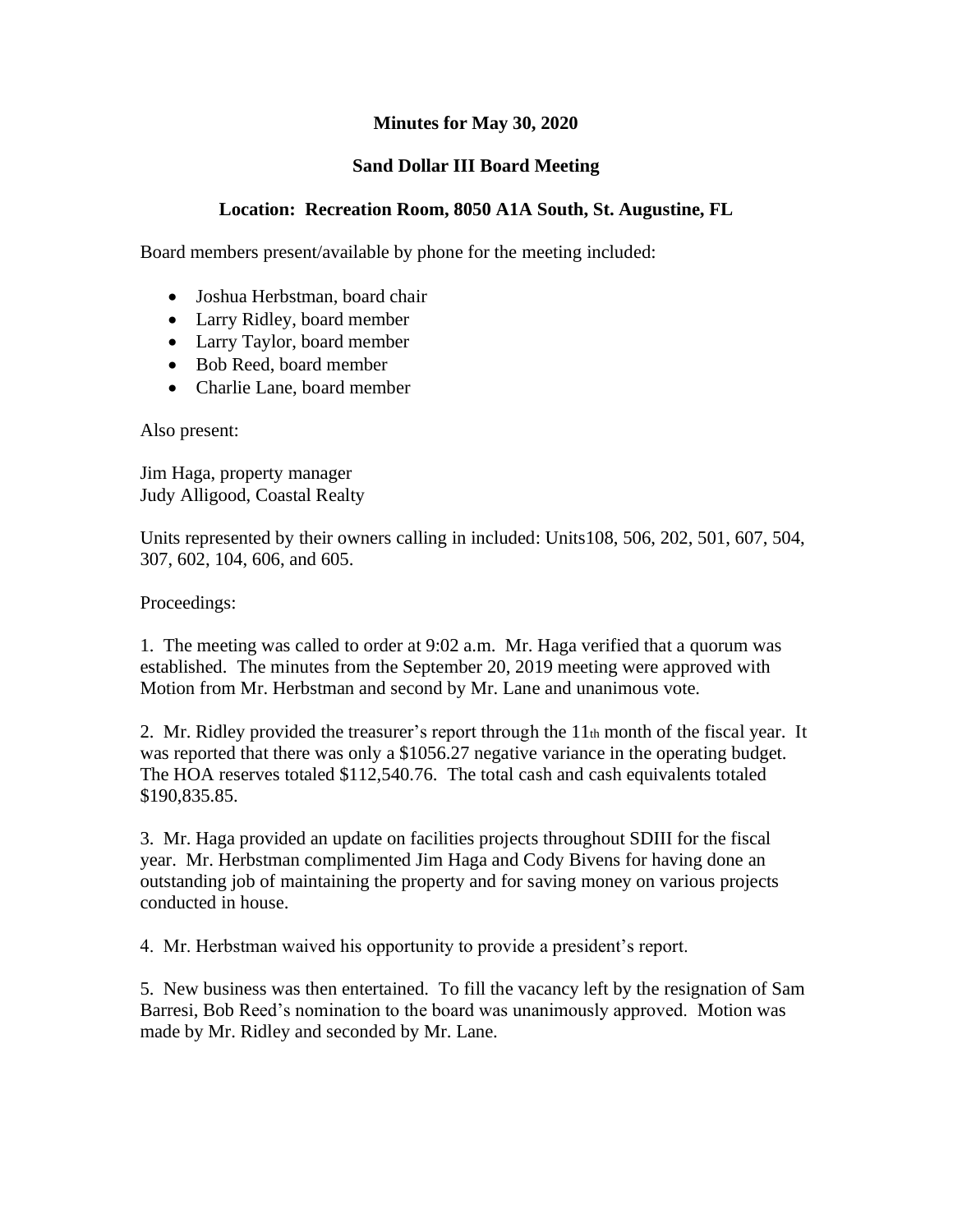6. A discussion was held concerning the selection of a contractor for the building's west side repairs. It was announced that a vote would be taken at the next board meeting concerning the west side project and the need for a special assessment.

7. Mr. Reed, Mr. Taylor, and Mr. Haga will interview two potential contractors for the west side work. Four contractors initially submitted bids. Meanwhile, plans are underway to contract with an independent, third party engineer to oversee the work to be performed. Due to the fact that the engineer is from out of state, it was felt that a higher degree of credibility could be maintained throughout the project.

8. Mr. Herbstman reiterated the reasons for why the project had to be undertaken, including: (1) the walkway condition is not improving and can only worsen, (2) in the course of its last repair, a waster-resistant rather than water-proof coating was applied to the walkway, and (3) failure to correct the walkway's current condition could lead to safety concerns for occupants and visitors, which is untenable.

9. Several property owners asked questions, most of which were answered by Mr. Herbstman.

10. Ms. Alligood has been working with Larry Ridley to identify the best 7-year loan terms. They have narrowed the prospects down to two lending institutions: Ameris Bank and Center State Bank. Rates are currently favorable, with the potential of securing a loan as low as 3.65% – 3.8%. The loan will be collateralized by the special assessment to be levied.

11. Mr. Herbstman outlined three potential payment methods (in lieu of one or two special assessments) by which property owners might pay off the loan. The board will consider these options at its next meeting.

12. Ms. Alligood explained that between the numerous projects needing to be (e.g., the west side repairs, board walks, and elevator), the total amount of funds required to complete the projects could be as high as \$1.3 million. Meanwhile, it is important that the HOA maintain a minimum of about \$110,000 in its reserve account for purposes of securing a loan, emergencies, and further growth of the reserve over time.

13. Mr. Riddle inquired as to whether or not someone purchasing a unit after the assessment had been levied would be required to pay the assessment, and the board concurred that a pending owner would be notified of this requirement through the sales process or estoppel letter.

12. The board moved and unanimously approved providing Ms. Alligood and Mr. Ridley the authority to begin the process of securing a loan up to \$800,000. They will report back to the board at its next meeting concerning the terms of the loan to be secured. Mr. Taylor motioned to borrow \$800,000 from a local bank with best terms and motion was seconded by Mr. Ridley. The Motion was unanimously approved.